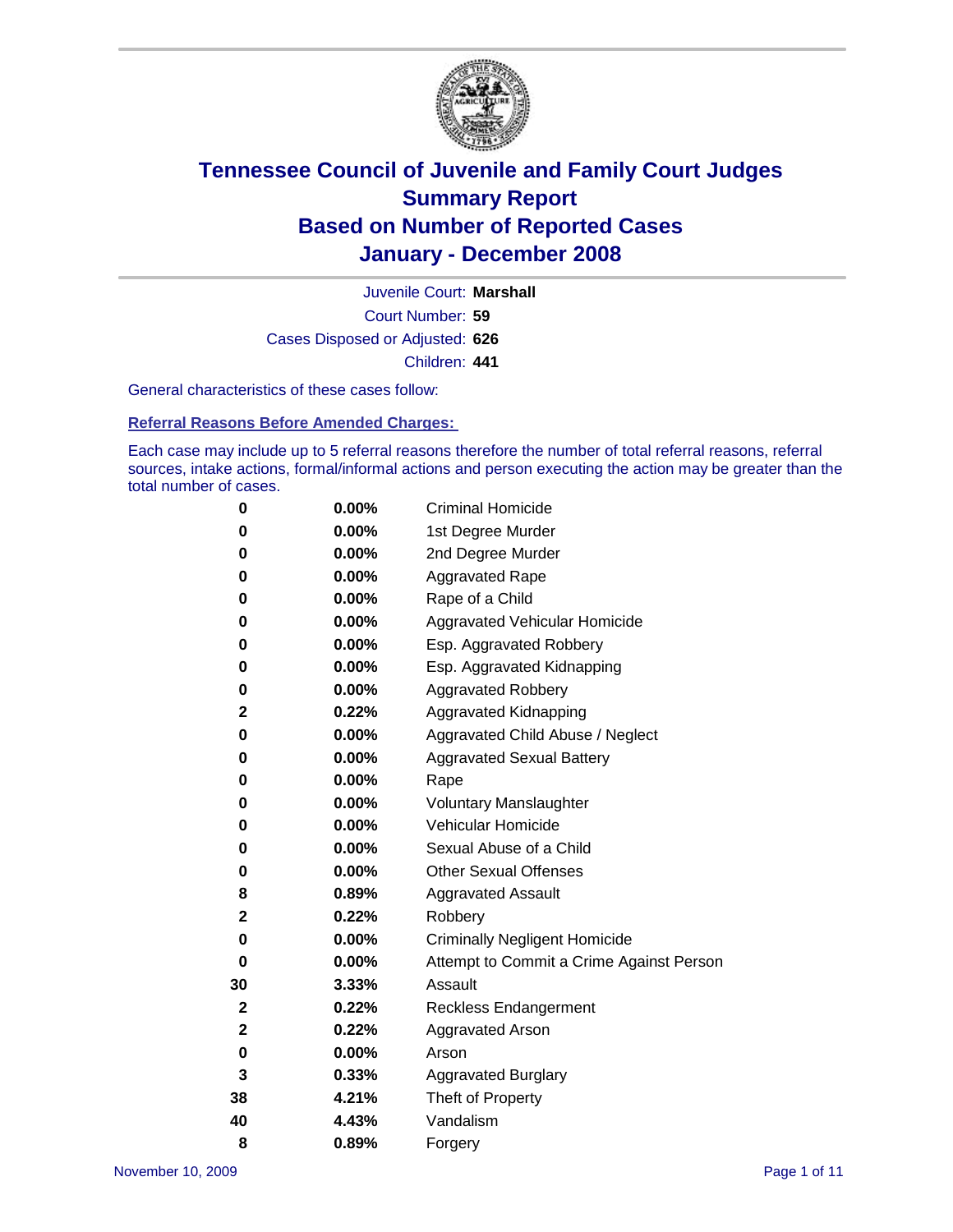

Court Number: **59** Juvenile Court: **Marshall** Cases Disposed or Adjusted: **626** Children: **441**

### **Referral Reasons Before Amended Charges:**

Each case may include up to 5 referral reasons therefore the number of total referral reasons, referral sources, intake actions, formal/informal actions and person executing the action may be greater than the total number of cases.

| 0           | 0.00%    | <b>Worthless Checks</b>                                     |  |  |  |
|-------------|----------|-------------------------------------------------------------|--|--|--|
| $\bf{0}$    | 0.00%    | Illegal Possession / Fraudulent Use of Credit / Debit Cards |  |  |  |
| 14          | 1.55%    | <b>Burglary</b>                                             |  |  |  |
| 12          | 1.33%    | Unauthorized Use of a Vehicle                               |  |  |  |
| 1           | 0.11%    | <b>Cruelty to Animals</b>                                   |  |  |  |
| 1           | 0.11%    | Sale of Controlled Substances                               |  |  |  |
| 9           | 1.00%    | <b>Other Drug Offenses</b>                                  |  |  |  |
| 11          | 1.22%    | <b>Possession of Controlled Substances</b>                  |  |  |  |
| $\mathbf 0$ | 0.00%    | <b>Criminal Attempt</b>                                     |  |  |  |
| 5           | 0.55%    | Carrying Weapons on School Property                         |  |  |  |
| $\mathbf 2$ | 0.22%    | Unlawful Carrying / Possession of a Weapon                  |  |  |  |
| 3           | 0.33%    | <b>Evading Arrest</b>                                       |  |  |  |
| 5           | 0.55%    | Escape                                                      |  |  |  |
| 3           | 0.33%    | Driving Under Influence (DUI)                               |  |  |  |
| 43          | 4.77%    | Possession / Consumption of Alcohol                         |  |  |  |
| 0           | 0.00%    | Resisting Stop, Frisk, Halt, Arrest or Search               |  |  |  |
| 0           | $0.00\%$ | <b>Aggravated Criminal Trespass</b>                         |  |  |  |
| 0           | 0.00%    | Harassment                                                  |  |  |  |
| 0           | $0.00\%$ | Failure to Appear                                           |  |  |  |
| 6           | 0.67%    | Filing a False Police Report                                |  |  |  |
| $\mathbf 2$ | 0.22%    | Criminal Impersonation                                      |  |  |  |
| 4           | 0.44%    | <b>Disorderly Conduct</b>                                   |  |  |  |
| 10          | 1.11%    | <b>Criminal Trespass</b>                                    |  |  |  |
| 9           | 1.00%    | <b>Public Intoxication</b>                                  |  |  |  |
| 0           | 0.00%    | Gambling                                                    |  |  |  |
| 340         | 37.69%   | Traffic                                                     |  |  |  |
| 7           | 0.78%    | <b>Local Ordinances</b>                                     |  |  |  |
| 0           | $0.00\%$ | Violation of Wildlife Regulations                           |  |  |  |
| 1           | 0.11%    | Contempt of Court                                           |  |  |  |
| 22          | 2.44%    | Violation of Probation                                      |  |  |  |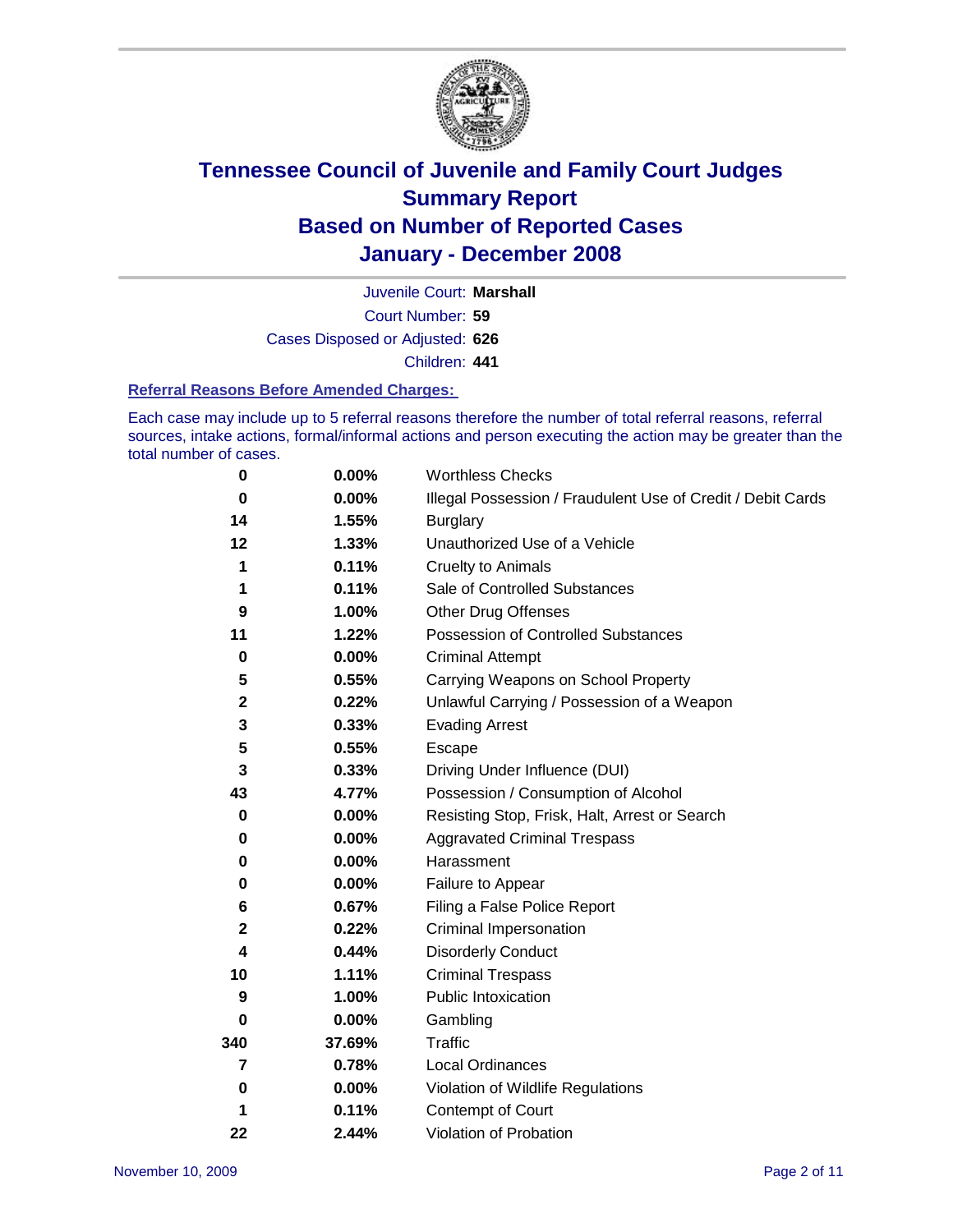

Court Number: **59** Juvenile Court: **Marshall** Cases Disposed or Adjusted: **626** Children: **441**

### **Referral Reasons Before Amended Charges:**

Each case may include up to 5 referral reasons therefore the number of total referral reasons, referral sources, intake actions, formal/informal actions and person executing the action may be greater than the total number of cases.

| 902      | 100.00%  | <b>Total Referrals</b>                 |
|----------|----------|----------------------------------------|
| 66       | 7.32%    | Other                                  |
| 0        | 0.00%    | <b>Consent to Marry</b>                |
| 0        | $0.00\%$ | <b>Request for Medical Treatment</b>   |
| 1        | 0.11%    | <b>Child Support</b>                   |
| 1        | 0.11%    | Paternity / Legitimation               |
| 1        | 0.11%    | Visitation                             |
| 15       | 1.66%    | Custody                                |
| 0        | $0.00\%$ | <b>Foster Care Review</b>              |
| 0        | $0.00\%$ | <b>Administrative Review</b>           |
| 0        | 0.00%    | <b>Judicial Review</b>                 |
| 1        | 0.11%    | Violation of Informal Adjustment       |
| 0        | $0.00\%$ | <b>Violation of Pretrial Diversion</b> |
| 0        | 0.00%    | <b>Termination of Parental Rights</b>  |
| 24       | 2.66%    | Dependency / Neglect                   |
| 0        | $0.00\%$ | <b>Physically Abused Child</b>         |
| 0        | 0.00%    | <b>Sexually Abused Child</b>           |
| 16       | 1.77%    | <b>Violation of Curfew</b>             |
| $\bf{0}$ | 0.00%    | Violation of a Valid Court Order       |
| 46       | 5.10%    | Possession of Tobacco Products         |
| $\bf{0}$ | $0.00\%$ | Out-of-State Runaway                   |
| 20       | 2.22%    | In-State Runaway                       |
| 32       | 3.55%    | Truancy                                |
| 30       | 3.33%    | <b>Unruly Behavior</b>                 |
| 4        | 0.44%    | Violation of Aftercare                 |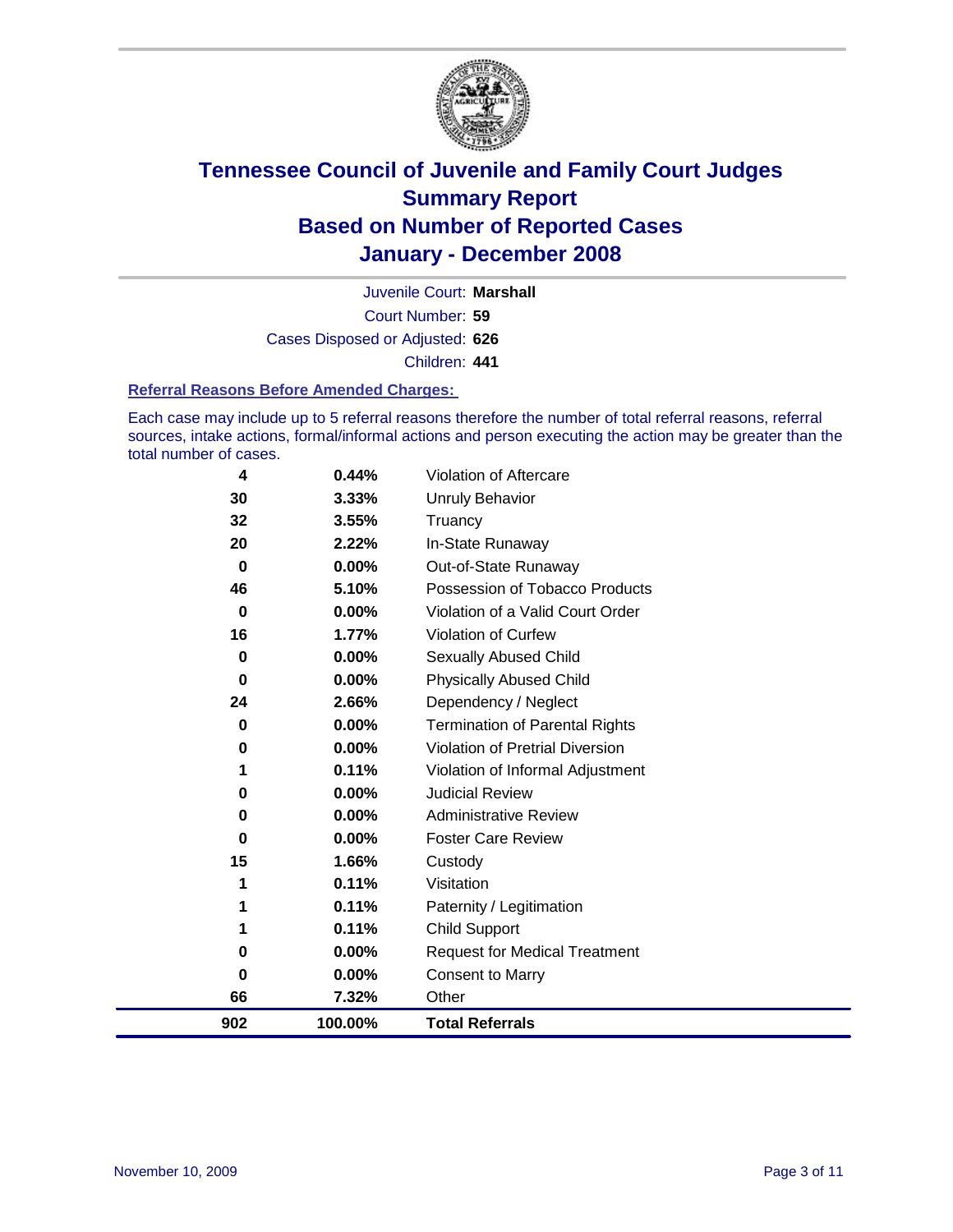

| Juvenile Court: Marshall        |  |
|---------------------------------|--|
| Court Number: 59                |  |
| Cases Disposed or Adjusted: 626 |  |
| Children: 441                   |  |

### **Referral Sources: 1**

| 644          | 71.40%  | Law Enforcement                   |
|--------------|---------|-----------------------------------|
| 52           | 5.76%   | Parents                           |
| 21           | 2.33%   | Relatives                         |
| 12           | 1.33%   | Self                              |
| 59           | 6.54%   | School                            |
| 0            | 0.00%   | <b>CSA</b>                        |
| 15           | 1.66%   | <b>DCS</b>                        |
| 0            | 0.00%   | <b>Other State Department</b>     |
| $\mathbf{2}$ | 0.22%   | <b>District Attorney's Office</b> |
| 18           | 2.00%   | <b>Court Staff</b>                |
| 9            | 1.00%   | Social Agency                     |
| 16           | 1.77%   | <b>Other Court</b>                |
| 20           | 2.22%   | Victim                            |
| 25           | 2.77%   | Child & Parent                    |
| $\bf{0}$     | 0.00%   | Hospital                          |
| 0            | 0.00%   | Unknown                           |
| 9            | 1.00%   | Other                             |
| 902          | 100.00% | <b>Total Referral Sources</b>     |

### **Age of Child at Referral: 2**

| 441 | 100.00% | <b>Total Child Count</b> |
|-----|---------|--------------------------|
| 0   | 0.00%   | <b>Unknown</b>           |
| 3   | 0.68%   | Ages 19 and Over         |
| 159 | 36.05%  | Ages 17 through 18       |
| 188 | 42.63%  | Ages 15 through 16       |
| 58  | 13.15%  | Ages 13 through 14       |
| 8   | 1.81%   | Ages 11 through 12       |
| 25  | 5.67%   | Ages 10 and Under        |
|     |         |                          |

<sup>1</sup> If different than number of Referral Reasons (902), verify accuracy of your court's data.

One child could be counted in multiple categories, verify accuracy of your court's data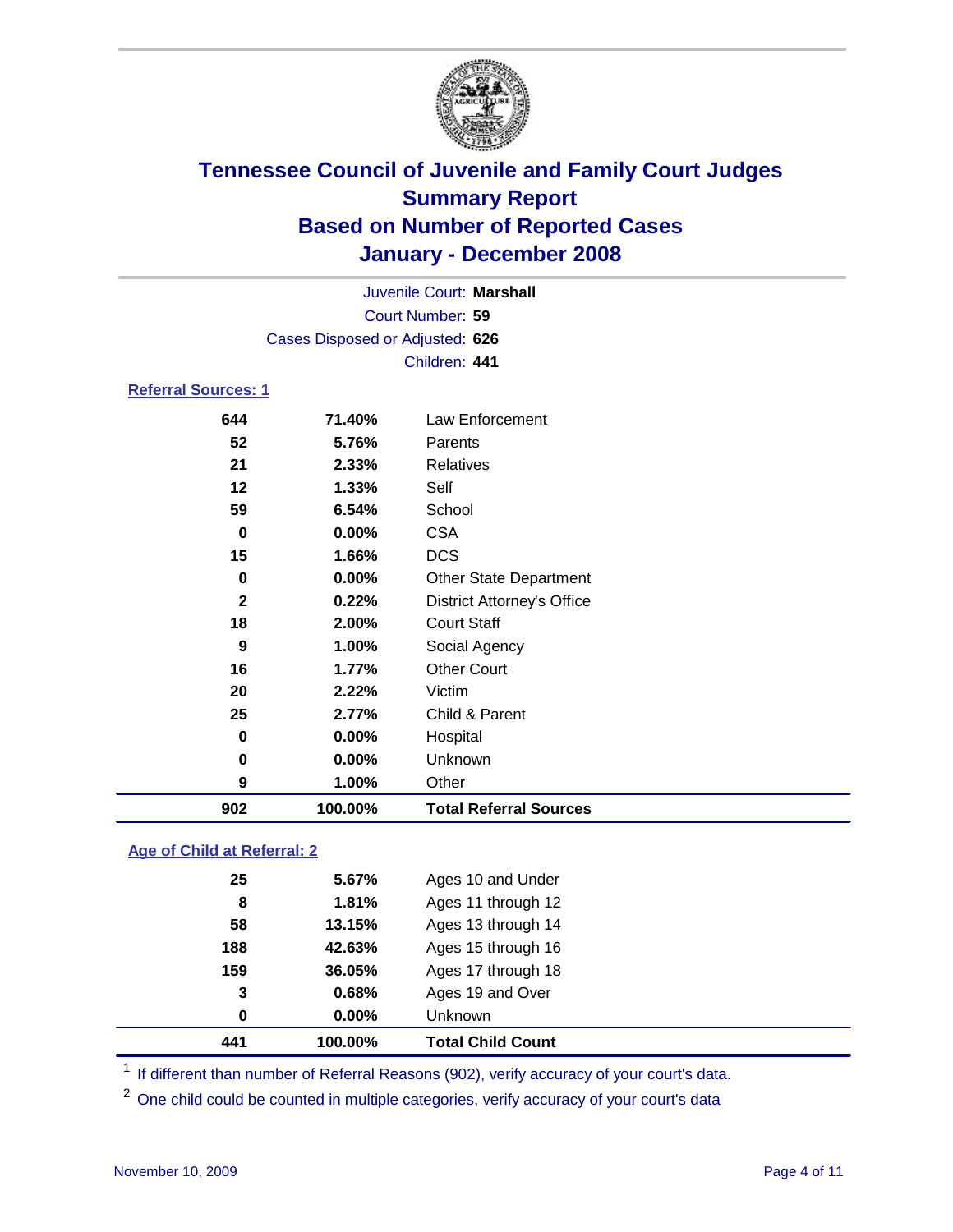

| Juvenile Court: Marshall                |                                 |                          |  |  |  |
|-----------------------------------------|---------------------------------|--------------------------|--|--|--|
|                                         | Court Number: 59                |                          |  |  |  |
|                                         | Cases Disposed or Adjusted: 626 |                          |  |  |  |
|                                         |                                 | Children: 441            |  |  |  |
| Sex of Child: 1                         |                                 |                          |  |  |  |
| 265                                     | 60.09%                          | Male                     |  |  |  |
| 176                                     | 39.91%                          | Female                   |  |  |  |
| $\bf{0}$                                | 0.00%                           | Unknown                  |  |  |  |
| 441                                     | 100.00%                         | <b>Total Child Count</b> |  |  |  |
| <b>Race of Child: 1</b>                 |                                 |                          |  |  |  |
| 386                                     | 87.53%                          | White                    |  |  |  |
| 36                                      | 8.16%                           | African American         |  |  |  |
| 0                                       | 0.00%                           | Native American          |  |  |  |
| 3                                       | 0.68%                           | Asian                    |  |  |  |
| 12                                      | 2.72%                           | Mixed                    |  |  |  |
| 4                                       | 0.91%                           | Unknown                  |  |  |  |
| 441                                     | 100.00%                         | <b>Total Child Count</b> |  |  |  |
| <b>Hispanic Origin: 1</b>               |                                 |                          |  |  |  |
| 19                                      | 4.31%                           | Yes                      |  |  |  |
| 422                                     | 95.69%                          | <b>No</b>                |  |  |  |
| $\mathbf 0$                             | 0.00%                           | Unknown                  |  |  |  |
| 441                                     | 100.00%                         | <b>Total Child Count</b> |  |  |  |
| <b>School Enrollment of Children: 1</b> |                                 |                          |  |  |  |
| 387                                     | 87.76%                          | Yes                      |  |  |  |
| 43                                      | 9.75%                           | No                       |  |  |  |
| 11                                      | 2.49%                           | Unknown                  |  |  |  |
| 441                                     | 100.00%                         | <b>Total Child Count</b> |  |  |  |

One child could be counted in multiple categories, verify accuracy of your court's data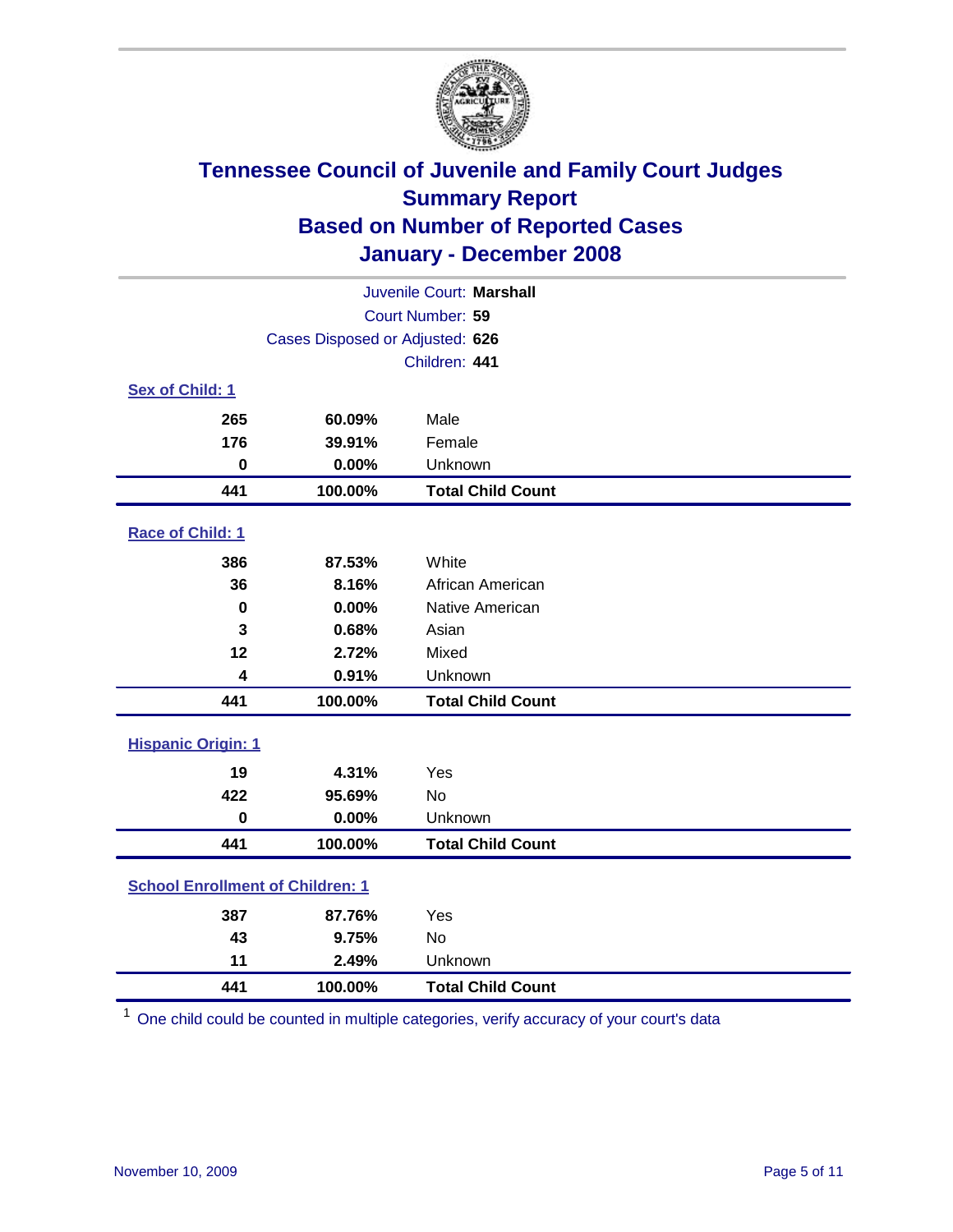

Court Number: **59** Juvenile Court: **Marshall** Cases Disposed or Adjusted: **626** Children: **441**

### **Living Arrangement of Child at Time of Referral: 1**

| 441 | 100.00%  | <b>Total Child Count</b>     |
|-----|----------|------------------------------|
| 9   | 2.04%    | Other                        |
| 12  | 2.72%    | Unknown                      |
| 4   | 0.91%    | Independent                  |
| 0   | $0.00\%$ | In an Institution            |
| 1   | 0.23%    | In a Residential Center      |
| 14  | 3.17%    | In a Group Home              |
| 7   | $1.59\%$ | With Foster Family           |
| 1   | 0.23%    | With Adoptive Parents        |
| 43  | 9.75%    | <b>With Relatives</b>        |
| 32  | 7.26%    | <b>With Father</b>           |
| 145 | 32.88%   | With Mother                  |
| 36  | 8.16%    | With Mother and Stepfather   |
| 8   | 1.81%    | With Father and Stepmother   |
| 129 | 29.25%   | With Both Biological Parents |

### **Type of Detention: 2**

| 626 | 100.00%  | <b>Total Detention Count</b> |
|-----|----------|------------------------------|
| 0   | $0.00\%$ | Other                        |
| 599 | 95.69%   | Does Not Apply               |
| 0   | $0.00\%$ | <b>Unknown</b>               |
| 0   | $0.00\%$ | <b>Psychiatric Hospital</b>  |
| 0   | $0.00\%$ | Jail - No Separation         |
| 0   | $0.00\%$ | Jail - Partial Separation    |
| 0   | $0.00\%$ | Jail - Complete Separation   |
| 27  | 4.31%    | Juvenile Detention Facility  |
| 0   | $0.00\%$ | Non-Secure Placement         |
|     |          |                              |

<sup>1</sup> One child could be counted in multiple categories, verify accuracy of your court's data

<sup>2</sup> If different than number of Cases (626) verify accuracy of your court's data.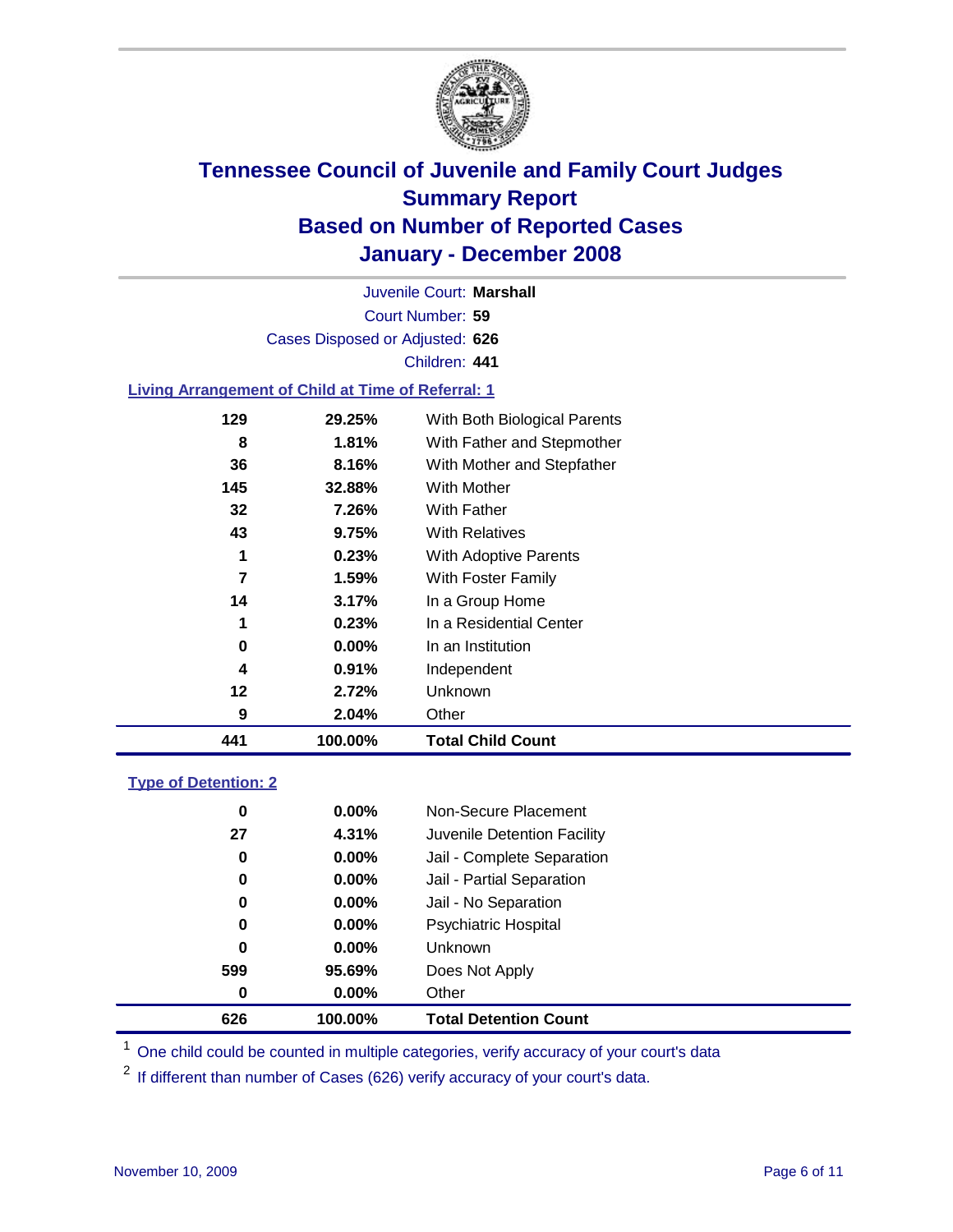

|                                                    | Juvenile Court: Marshall        |                                      |  |  |  |
|----------------------------------------------------|---------------------------------|--------------------------------------|--|--|--|
| Court Number: 59                                   |                                 |                                      |  |  |  |
|                                                    | Cases Disposed or Adjusted: 626 |                                      |  |  |  |
| Children: 441                                      |                                 |                                      |  |  |  |
| <b>Placement After Secure Detention Hearing: 1</b> |                                 |                                      |  |  |  |
| 5                                                  | 0.80%                           | Returned to Prior Living Arrangement |  |  |  |
| 9                                                  | 1.44%                           | Juvenile Detention Facility          |  |  |  |
| 0                                                  | 0.00%                           | Jail                                 |  |  |  |
| 7                                                  | 1.12%                           | Shelter / Group Home                 |  |  |  |
| 3                                                  | 0.48%                           | <b>Foster Family Home</b>            |  |  |  |
| 1                                                  | 0.16%                           | Psychiatric Hospital                 |  |  |  |
|                                                    | 0.16%                           | Unknown                              |  |  |  |
| 598                                                | 95.53%                          | Does Not Apply                       |  |  |  |
| $\mathbf 2$                                        | 0.32%                           | Other                                |  |  |  |
| 626                                                | 100.00%                         | <b>Total Placement Count</b>         |  |  |  |
| <b>Intake Actions: 2</b>                           |                                 |                                      |  |  |  |
|                                                    |                                 |                                      |  |  |  |
| 401                                                | 44.46%                          | <b>Petition Filed</b>                |  |  |  |
| 38                                                 | 4.21%                           | <b>Motion Filed</b>                  |  |  |  |
| 446                                                | 49.45%                          | <b>Citation Processed</b>            |  |  |  |
| $\bf{0}$                                           | 0.00%                           | Notification of Paternity Processed  |  |  |  |
| 1                                                  | 0.11%                           | Scheduling of Judicial Review        |  |  |  |
| $\bf{0}$                                           | 0.00%                           | Scheduling of Administrative Review  |  |  |  |
| 0                                                  | 0.00%                           | Scheduling of Foster Care Review     |  |  |  |
| $\bf{0}$                                           | 0.00%                           | Unknown                              |  |  |  |
| $\bf{0}$                                           | 0.00%                           | Does Not Apply                       |  |  |  |
| 16                                                 | 1.77%                           | Other                                |  |  |  |
| 902                                                | 100.00%                         | <b>Total Intake Count</b>            |  |  |  |

<sup>1</sup> If different than number of Cases (626) verify accuracy of your court's data.

<sup>2</sup> If different than number of Referral Reasons (902), verify accuracy of your court's data.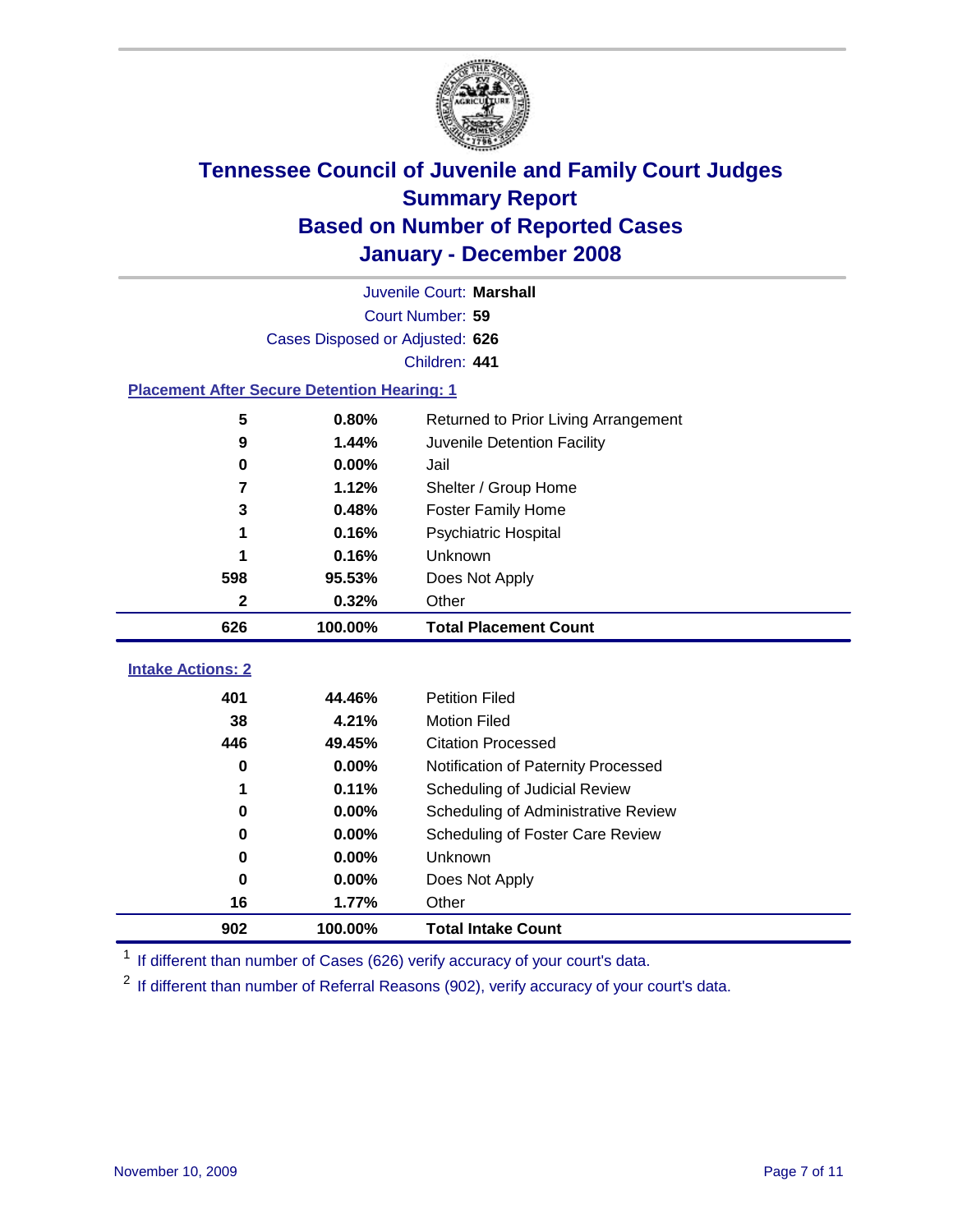

Court Number: **59** Juvenile Court: **Marshall** Cases Disposed or Adjusted: **626** Children: **441**

### **Last Grade Completed by Child: 1**

| 441          | 100.00% | <b>Total Child Count</b> |
|--------------|---------|--------------------------|
| $\bf{0}$     | 0.00%   | Other                    |
| 17           | 3.85%   | Unknown                  |
| $\mathbf 0$  | 0.00%   | Never Attended School    |
| 13           | 2.95%   | Graduated                |
| 3            | 0.68%   | <b>GED</b>               |
| $\pmb{0}$    | 0.00%   | Non-Graded Special Ed    |
| $\mathbf{2}$ | 0.45%   | 12th Grade               |
| 74           | 16.78%  | 11th Grade               |
| 104          | 23.58%  | 10th Grade               |
| 85           | 19.27%  | 9th Grade                |
| 65           | 14.74%  | 8th Grade                |
| 28           | 6.35%   | 7th Grade                |
| 22           | 4.99%   | 6th Grade                |
| $\mathbf{2}$ | 0.45%   | 5th Grade                |
| 6            | 1.36%   | 4th Grade                |
| $\mathbf{2}$ | 0.45%   | 3rd Grade                |
| $\mathbf{2}$ | 0.45%   | 2nd Grade                |
| 1            | 0.23%   | 1st Grade                |
| 1            | 0.23%   | Kindergarten             |
| 1            | 0.23%   | Preschool                |
| 13           | 2.95%   | Too Young for School     |

### **Enrolled in Special Education: 1**

| 390 | 88.44%  | No                       |  |
|-----|---------|--------------------------|--|
| 13  | 2.95%   | Unknown                  |  |
| 441 | 100.00% | <b>Total Child Count</b> |  |

One child could be counted in multiple categories, verify accuracy of your court's data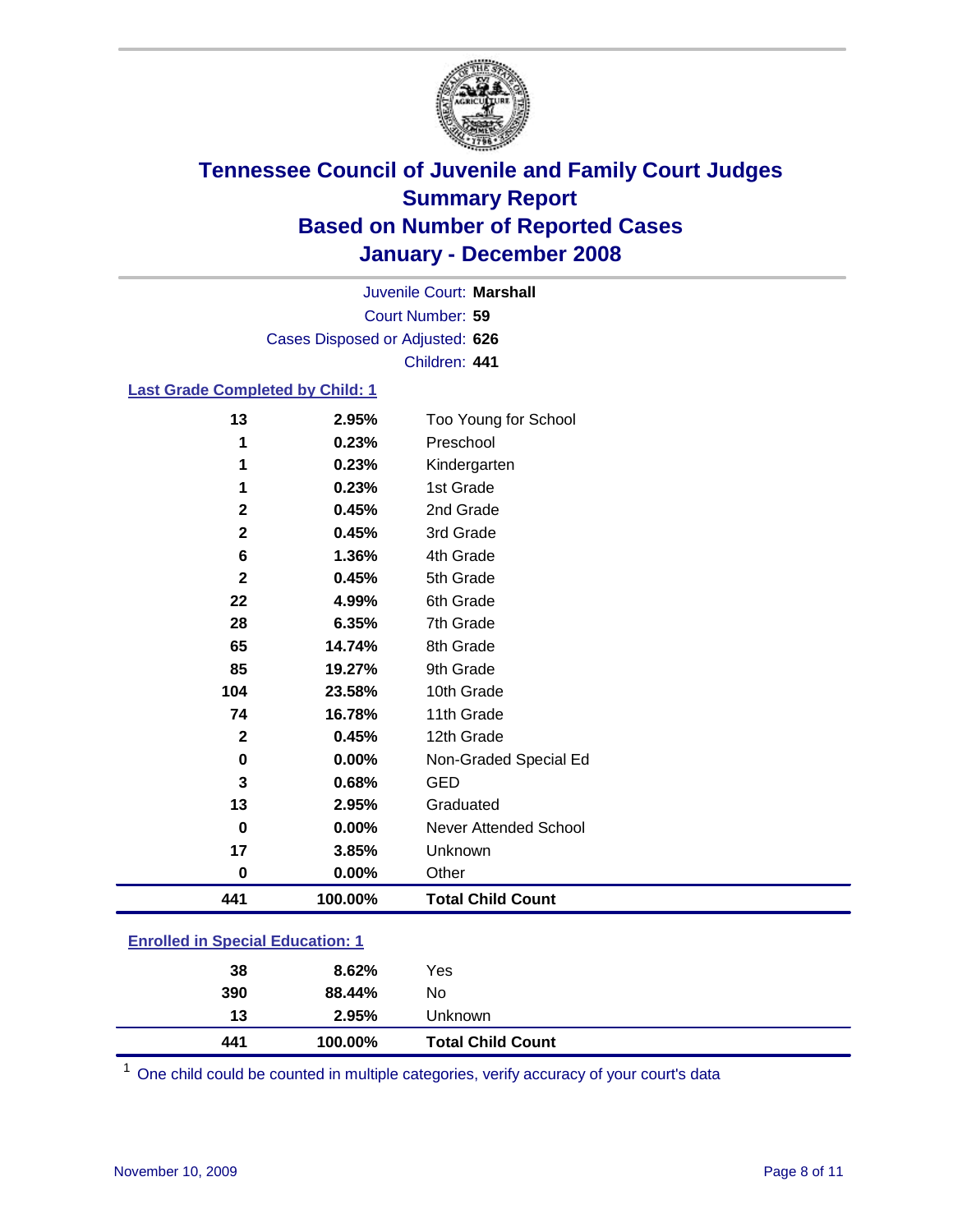

|                              |                                 | Juvenile Court: Marshall  |  |
|------------------------------|---------------------------------|---------------------------|--|
|                              | Court Number: 59                |                           |  |
|                              | Cases Disposed or Adjusted: 626 |                           |  |
|                              |                                 | Children: 441             |  |
| <b>Action Executed By: 1</b> |                                 |                           |  |
| 845                          | 93.68%                          | Judge                     |  |
| 0                            | $0.00\%$                        | Referee                   |  |
| 57                           | 6.32%                           | <b>YSO</b>                |  |
| 0                            | $0.00\%$                        | Other                     |  |
| 0                            | $0.00\%$                        | Unknown                   |  |
| 902                          | 100.00%                         | <b>Total Action Count</b> |  |

### **Formal / Informal Actions: 1**

| 29  | 3.22%    | Dismissed                                        |
|-----|----------|--------------------------------------------------|
| 37  | 4.10%    | Retired / Nolle Prosequi                         |
| 220 | 24.39%   | <b>Complaint Substantiated Delinquent</b>        |
| 84  | 9.31%    | <b>Complaint Substantiated Status Offender</b>   |
| 31  | 3.44%    | <b>Complaint Substantiated Dependent/Neglect</b> |
| 0   | $0.00\%$ | <b>Complaint Substantiated Abused</b>            |
| 0   | $0.00\%$ | <b>Complaint Substantiated Mentally III</b>      |
| 59  | 6.54%    | Informal Adjustment                              |
| 10  | 1.11%    | <b>Pretrial Diversion</b>                        |
| 0   | $0.00\%$ | <b>Transfer to Adult Court Hearing</b>           |
|     | 0.11%    | Charges Cleared by Transfer to Adult Court       |
| 18  | 2.00%    | Special Proceeding                               |
| 0   | $0.00\%$ | <b>Review Concluded</b>                          |
| 8   | 0.89%    | Case Held Open                                   |
| 405 | 44.90%   | Other                                            |
| 0   | $0.00\%$ | <b>Unknown</b>                                   |
| 902 | 100.00%  | <b>Total Action Count</b>                        |

<sup>1</sup> If different than number of Referral Reasons (902), verify accuracy of your court's data.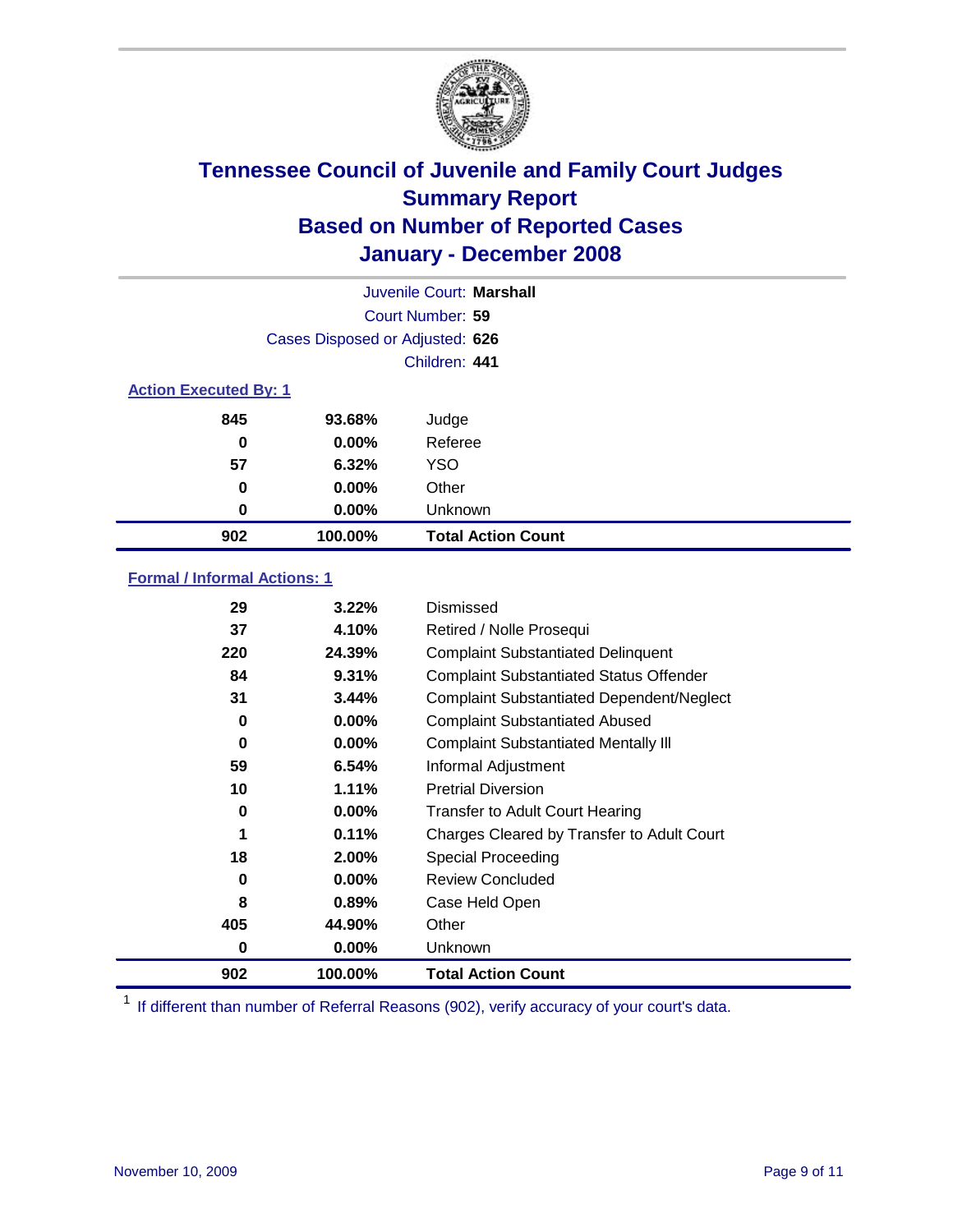

|                       |                                 | Juvenile Court: Marshall                              |
|-----------------------|---------------------------------|-------------------------------------------------------|
|                       |                                 | Court Number: 59                                      |
|                       | Cases Disposed or Adjusted: 626 |                                                       |
|                       |                                 | Children: 441                                         |
| <b>Case Outcomes:</b> |                                 | There can be multiple outcomes for one child or case. |
| 50                    | 2.93%                           | <b>Case Dismissed</b>                                 |
| 97                    | 5.69%                           | Case Retired or Nolle Prosequi                        |
| 255                   | 14.96%                          | Warned / Counseled                                    |
| 5                     | 0.29%                           | <b>Held Open For Review</b>                           |
| 66                    | 3.87%                           | Supervision / Probation to Juvenile Court             |
| 0                     | 0.00%                           | <b>Probation to Parents</b>                           |
| 28                    | 1.64%                           | Referral to Another Entity for Supervision / Service  |
| 16                    | 0.94%                           | Referred for Mental Health Counseling                 |
| 6                     | 0.35%                           | Referred for Alcohol and Drug Counseling              |
| 0                     | 0.00%                           | <b>Referred to Alternative School</b>                 |
| 0                     | 0.00%                           | Referred to Private Child Agency                      |
| 22                    | 1.29%                           | Referred to Defensive Driving School                  |
| 56                    | 3.28%                           | Referred to Alcohol Safety School                     |
| 37                    | 2.17%                           | Referred to Juvenile Court Education-Based Program    |
| 13                    | 0.76%                           | Driver's License Held Informally                      |
| 0                     | 0.00%                           | <b>Voluntary Placement with DMHMR</b>                 |
| 0                     | 0.00%                           | <b>Private Mental Health Placement</b>                |
| 0                     | 0.00%                           | Private MR Placement                                  |
| 0                     | 0.00%                           | Placement with City/County Agency/Facility            |
| 0                     | 0.00%                           | Placement with Relative / Other Individual            |
| 166                   | 9.74%                           | Fine                                                  |
| 107                   | 6.28%                           | <b>Public Service</b>                                 |
| 49                    | 2.87%                           | Restitution                                           |
| 0                     | 0.00%                           | <b>Runaway Returned</b>                               |
| 15                    | 0.88%                           | No Contact Order                                      |
| 0                     | 0.00%                           | Injunction Other than No Contact Order                |
| 14                    | 0.82%                           | <b>House Arrest</b>                                   |
| 4                     | 0.23%                           | <b>Court Defined Curfew</b>                           |
| 0                     | 0.00%                           | Dismissed from Informal Adjustment                    |
| 0                     | 0.00%                           | <b>Dismissed from Pretrial Diversion</b>              |
| 0                     | 0.00%                           | <b>Released from Probation</b>                        |
| 1                     | 0.06%                           | <b>Transferred to Adult Court</b>                     |
| 0                     | $0.00\%$                        | <b>DMHMR Involuntary Commitment</b>                   |